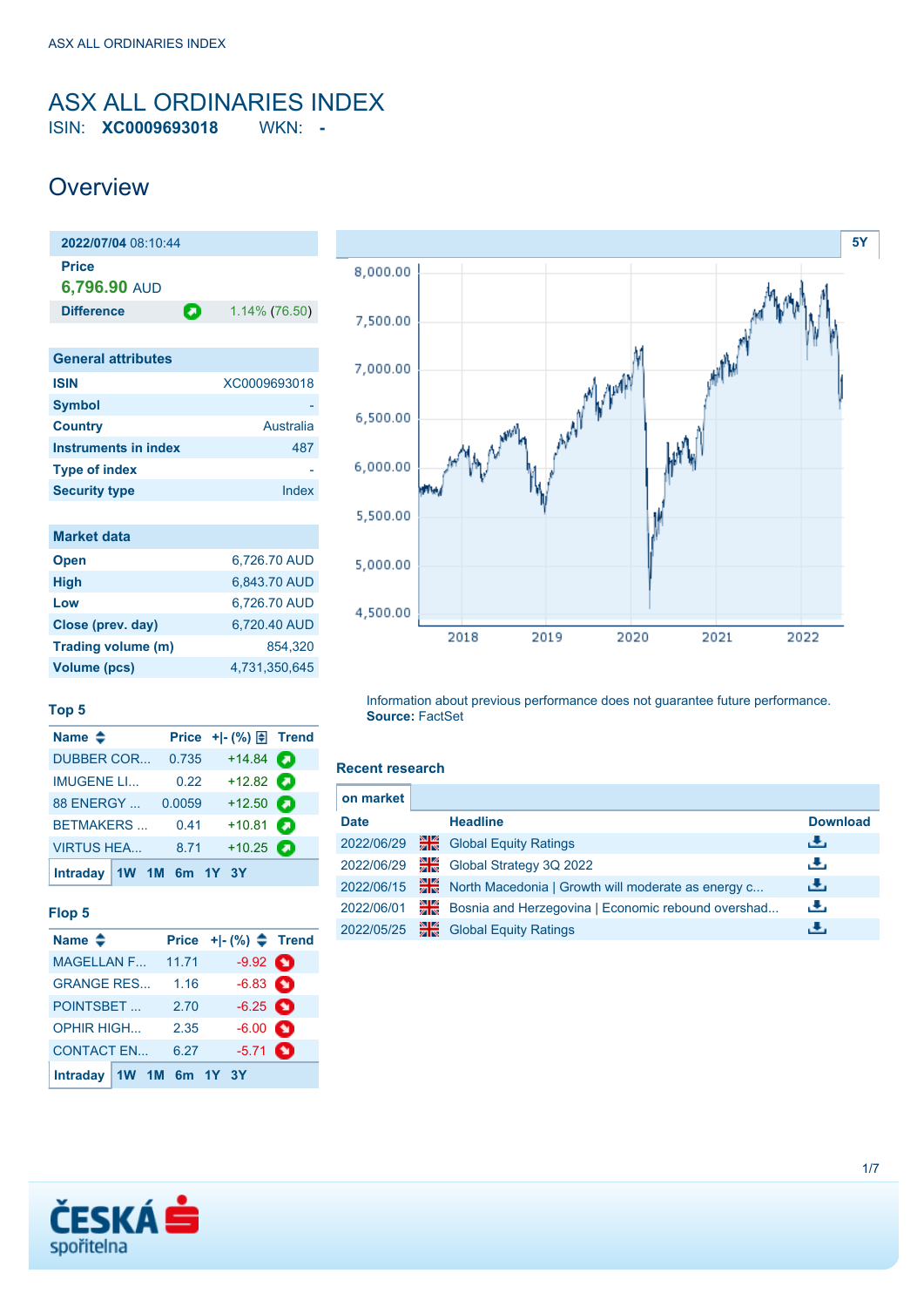| <b>Futures and Options</b> |  |
|----------------------------|--|
| <b>Related Futures</b>     |  |
| <b>Related Options</b>     |  |

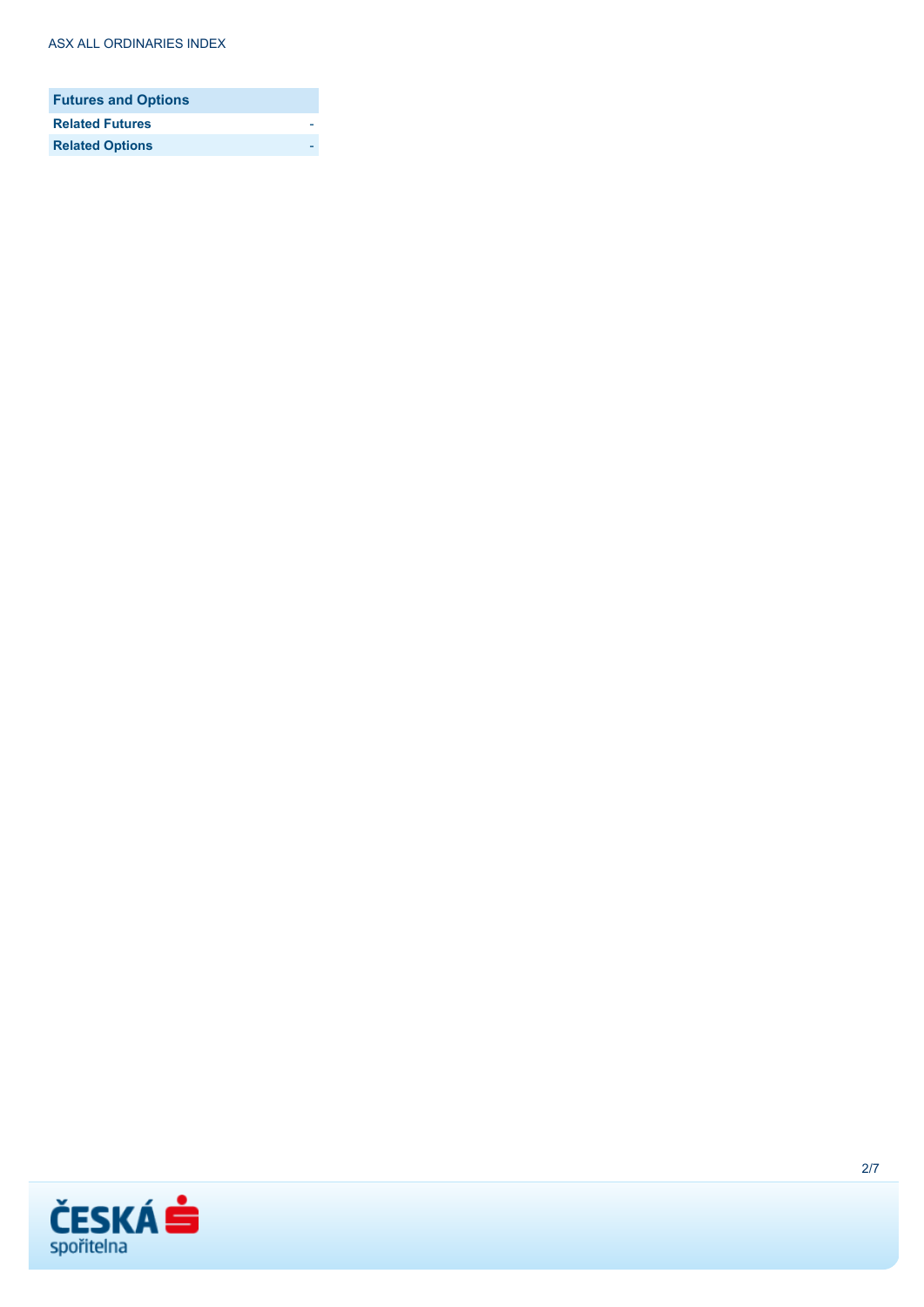## **Details**

**2022/07/04** 08:10:44 **Price 6,796.90** AUD

**Difference 1.14% (76.50)** 

| <b>General attributes</b> |              |
|---------------------------|--------------|
| <b>ISIN</b>               | XC0009693018 |
| <b>Symbol</b>             |              |
| <b>Country</b>            | Australia    |
| <b>Security type</b>      | Index        |
| Instruments in index      | 487          |

| <b>Market data</b> |               |
|--------------------|---------------|
| <b>Open</b>        | 6.726.70 AUD  |
| <b>High</b>        | 6,843.70 AUD  |
| Low                | 6,726.70 AUD  |
| Close (prev. day)  | 6.720.40 AUD  |
| Trading volume (m) | 854.320       |
| Volume (pcs)       | 4.731.350.645 |

#### **Performance and Risk**

|                   | 6m          | 1Y        | 3Y       |
|-------------------|-------------|-----------|----------|
| Perf $(\%)$       | $-14.25%$   | $-10.42%$ | $-0.06%$ |
| Perf (abs.)       | $-1.129.90$ | $-790.20$ | $-4.00$  |
| <b>Beta</b>       |             |           |          |
| <b>Volatility</b> | 17.62       | 14.65     | 20.34    |



Information about previous performance does not guarantee future performance. **Source:** FactSet

| <b>Price data</b>                           |                            |
|---------------------------------------------|----------------------------|
| Ø price 5 days   Ø volume 5 days (pcs.)     | 6,819.02 AUD (488,364,200) |
| Ø price 30 days   Ø volume 30 days (pcs.)   | 7,075.45 AUD (325,416,260) |
| Ø price 100 days   Ø volume 100 days (pcs.) | 7,405.52 AUD (230,863,699) |
| Ø price 250 days   Ø volume 250 days (pcs.) | 7,564.67 AUD (130,040,604) |
| <b>YTD High   date</b>                      | 7,956.30 AUD (2022/01/05)  |
| <b>YTD Low   date</b>                       | 6,581.60 AUD (2022/06/20)  |
| 52 Weeks High   date                        | 7,956.30 AUD (2022/01/05)  |
| 52 Weeks Low   date                         | 6,581.60 AUD (2022/06/20)  |

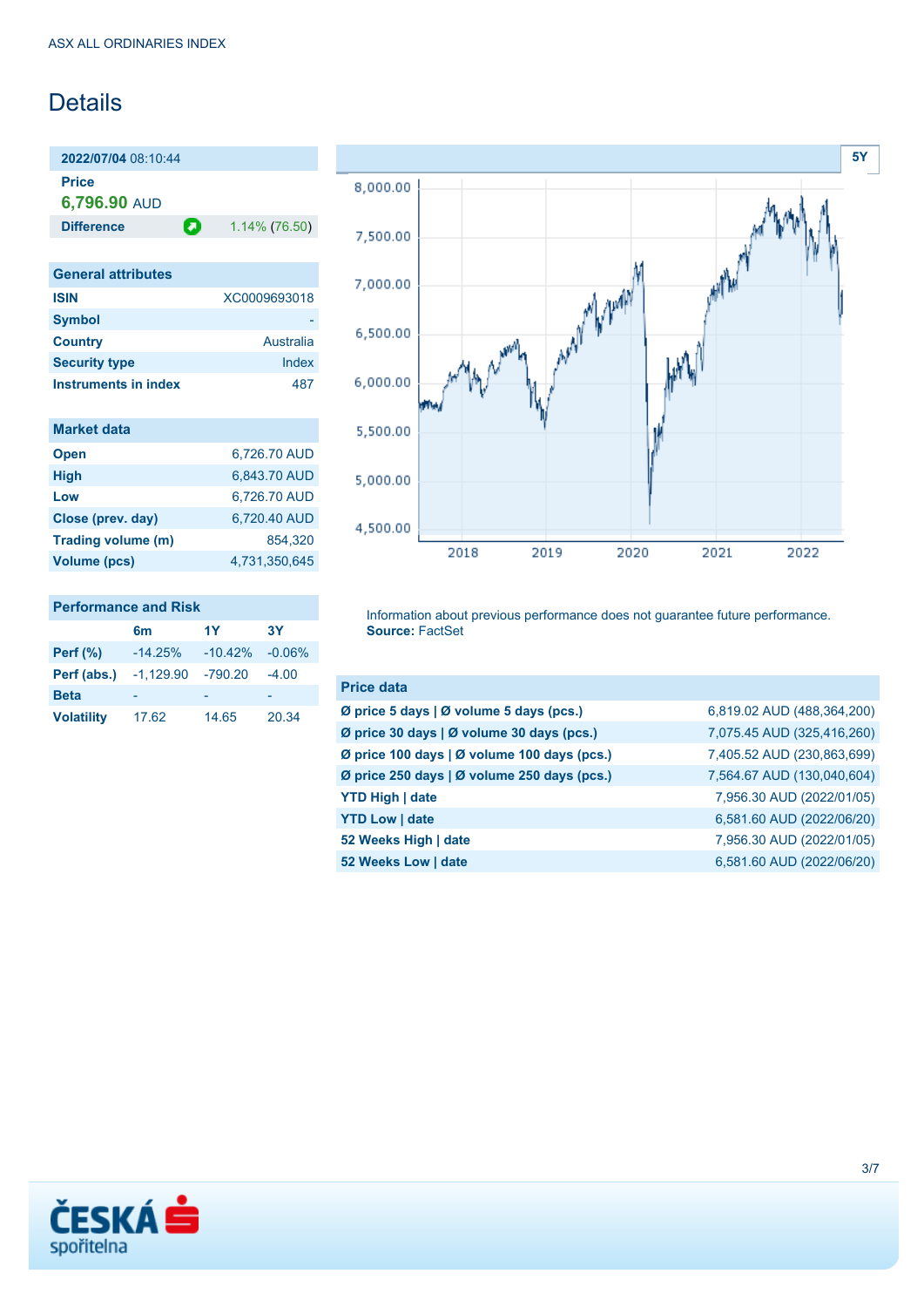# **Composition**

| Page 1 of 5 |  |
|-------------|--|
|             |  |
|             |  |

| Name $\triangle$<br><b>ISIN</b>                  | <b>Price</b> | Diff % $\triangleq$<br>$Diff +/-$ | Performance $\clubsuit$ | <b>Date</b><br><b>Time</b> | Turnover Pc. ♦<br>Turnover Money ♦ |
|--------------------------------------------------|--------------|-----------------------------------|-------------------------|----------------------------|------------------------------------|
| <b>29METALS LIMITED NPV</b><br>AU0000157067      | 1.645        | $-2.08%$<br>$-0.04$               |                         | 22/07/04<br>08:10:29       | 965,746<br>1,603,677.27            |
| 5E ADVANCED MATERIALS INC<br>AU0000186207        | 1.87         | $-0.27%$<br>$-0.01$               |                         | 22/07/04<br>08:10:29       | 486,341<br>919,129.70              |
| <b>88 ENERGY LIMITED</b><br>AU00000088E2         | 0.009        | 12.50%<br>0.00                    |                         | 22/07/04<br>08:10:28       | 13,408,428<br>114,404.02           |
| ABACUS PROPERTY GROUP NPV<br>AU000000ABP9        | 2.67         | 1.52%<br>0.04                     |                         | 22/07/04<br>08:10:28       | 654,400<br>1,751,844.08            |
| <b>ACCENT GROUP LTD NPV</b><br>AU000000AX19      | 1.26         | 0.80%<br>0.01                     |                         | 22/07/04<br>08:10:29       | 226,203<br>286,538.93              |
| <b>ACTIVEX ARDEA REAL OUTCOM</b><br>AU0000031700 | 24.09        | $-4.25%$<br>$-1.07$               |                         | 22/07/04<br>08:10:28       | 42,941<br>1,034,393.76             |
| <b>ADAIRS LIMITED NPV</b><br>AU000000ADH2        | 1.965        | 1.55%<br>0.03                     |                         | 22/07/04<br>08:10:29       | 430,704<br>849,468.78              |
| <b>ADBRILTD.</b><br>AU000000ABC7                 | 2.42         | 1.68%<br>0.04                     |                         | 22/07/04<br>08:10:29       | 673,916<br>1,630,775.22            |
| ADORE BEAUTY GRP LTD NPV<br>AU0000109506         | 1.05         | $0.00\%$<br>0.00                  |                         | 22/07/04<br>08:10:28       | 18,741<br>20,031.38                |
| <b>ADRIATIC METALS PLC</b><br>AU0000004772       | 1.95         | 0.52%<br>0.01                     |                         | 22/07/04<br>08:10:28       | 136,849<br>265,274.69              |
| AFT PHARMACEUTICALS LTD N<br>NZAFTE0001S4        | 3.33         | $-0.60%$<br>$-0.02$               |                         | 22/07/01<br>04:05:04       | 600<br>1,998.00                    |
| <b>AFTERPAY LTD</b>                              | 66.47        | $-2.18%$<br>$-1.48$               |                         | 22/01/19<br>06:10:49       | 36,517,149<br>2,430,196,831.59     |
| <b>AGL ENERGY</b><br>AU000000AGL7                | 8.36         | 0.97%<br>0.08                     |                         | 22/07/04<br>08:10:29       | 1,671,610<br>14,100,349.57         |
| AIR NEW ZEALAND LTD.<br>NZAIRE0001S2             | 0.565        | 4.63%<br>0.03                     |                         | 22/07/04<br>08:10:28       | 1,827,696<br>1,020,174.66          |
| ALKANE RESOURCES LTD.<br>AU000000ALK9            | 0.66         | 2.33%<br>0.02                     |                         | 22/07/04<br>08:10:29       | 1,055,273<br>695,651.79            |
| <b>ALLIANCE AVIATION SERVICE</b><br>AU000000AQZ6 | 3.58         | $-2.45%$<br>$-0.09$               |                         | 22/07/04<br>08:10:28       | 64.618<br>232,969.45               |
| <b>ALLKEM LTD.</b><br>AU0000193666               | 10.12        | $-1.27%$<br>$-0.13$               |                         | 22/07/04<br>08:10:29       | 2,605,971<br>26,624,029.08         |
| ALS LTD.<br>AU000000ALQ6                         | 10.71        | 0.75%<br>0.08                     |                         | 22/07/04<br>08:10:28       | 843,114<br>9,093,956.97            |
| <b>ALTIUM LTD.</b><br>AU000000ALU8               | 27.27        | 1.26%<br>0.34                     |                         | 22/07/04<br>08:10:29       | 225.077<br>6,140,022.88            |
| ALUMINA LTD.<br>AU000000AWC3                     | 1.48         | 2.07%<br>0.03                     |                         | 22/07/04<br>08:10:29       | 6,549,594<br>9,699,831.03          |
| <b>AMCOR PLC</b><br>AU000000AMC4                 | 18.25        | 1.78%<br>0.32                     |                         | 22/07/04<br>08:10:29       | 1,584,079<br>28,968,229.06         |
| AMP LTD.<br>AU000000AMP6                         | 0.99         | 2.59%<br>0.03                     |                         | 22/07/04<br>08:10:27       | 9,451,175<br>9,323,072.60          |
| <b>AMPOL LTD.</b><br>AU0000088338                | 34.00        | 0.50%<br>0.17                     |                         | 22/07/04<br>08:10:28       | 554,393<br>18,877,458.30           |

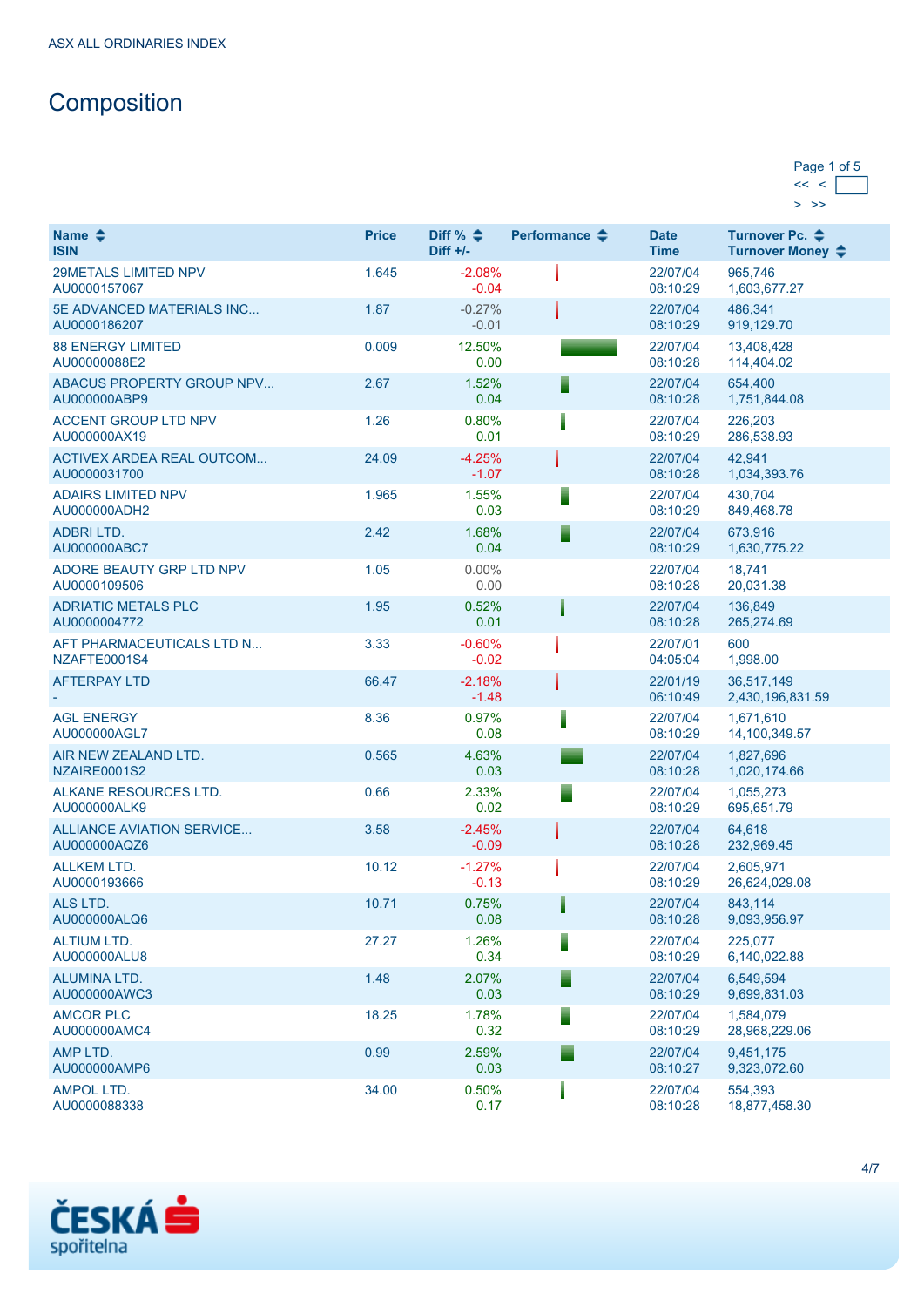| ASX ALL ORDINARIES INDEX |
|--------------------------|
|                          |

| <b>ANSELL LTD.</b><br>AU000000ANN9                   | 22.47 | 1.49%<br>0.33       | F | 22/07/04<br>08:10:29 | 302,997<br>6,811,974.10       |
|------------------------------------------------------|-------|---------------------|---|----------------------|-------------------------------|
| <b>ANTEOTECH LIMITED NPV</b><br>AU000000ADO8         | 0.066 | $0.00\%$<br>0.00    |   | 22/07/04<br>08:10:29 | 1,290,383<br>86,093.72        |
| APA GROUP NPV (STAPLED UN<br>AU000000APA1            | 11.66 | 0.52%<br>0.06       | Ħ | 22/07/04<br>08:10:29 | 1,865,873<br>21,819,958.65    |
| <b>APPEN LTD</b><br>AU000000APX3                     | 5.85  | 1.21%<br>0.07       | ▋ | 22/07/04<br>08:10:29 | 285,614<br>1,669,634.11       |
| ARB CORPORATION(NEW) NPV<br>AU000000ARB5             | 29.43 | 1.80%<br>0.52       | Ē | 22/07/04<br>08:10:29 | 156,436<br>4,588,012.69       |
| <b>ARDENT LEISURE GROUP LTD</b><br>AU0000027484      | 1.42  | 1.07%<br>0.02       | ▌ | 22/07/04<br>08:10:28 | 6,314,965<br>9,027,651.04     |
| ARENA REIT STAPLED UNITS<br>AU000000ARF6             | 4.37  | 1.86%<br>0.08       | Е | 22/07/04<br>08:10:27 | 542,636<br>2,369,451.44       |
| ARGO INVESTMENTS LIMITED<br>AU000000ARG4             | 8.94  | 1.82%<br>0.16       |   | 22/07/04<br>08:10:28 | 151,241<br>1,358,341.61       |
| ARISTOCRAT LEISURE LTD.<br>AU000000ALL7              | 34.74 | 0.84%<br>0.29       | I | 22/07/04<br>08:10:29 | 1,086,429<br>37,861,636.06    |
| AROA BIOSURGERY LTD NPV<br>NZARXE0001S1              | 0.675 | 4.65%<br>0.03       |   | 22/07/04<br>07:54:05 | 913,975<br>598,025.53         |
| ASX LTD.<br>AU000000ASX7                             | 82.42 | 1.03%<br>0.84       | Ī | 22/07/04<br>08:10:28 | 261,229<br>21,557,625.63      |
| <b>ATLAS ARTERIA GROUP</b><br>AU0000013559           | 8.06  | $-0.49%$<br>$-0.04$ |   | 22/07/04<br>08:10:28 | 1,775,107<br>14,380,385.16    |
| <b>AUB GROUP LTD</b><br>AU000000AUB9                 | 17.84 | 1.59%<br>0.28       | E | 22/07/04<br>08:10:28 | 262,562<br>4,669,774.25       |
| AUCKLAND INTERNATIONAL AI<br>NZAIAE0002S6            | 6.67  | 1.37%<br>0.09       | ▌ | 22/07/04<br>08:10:28 | 449,601<br>2,994,407.59       |
| <b>AUDINATE GROUP LTD</b><br>AU000000AD88            | 7.51  | $-3.22%$<br>$-0.25$ |   | 22/07/04<br>08:10:28 | 79,602<br>609,802.29          |
| AUDIO PIXELS HLDGS LTD NP<br>AU000000AKP0            | 17.45 | $-1.97%$<br>$-0.35$ |   | 22/07/04<br>07:32:20 | 2,975<br>51,962.76            |
| <b>AURIZON HOLDINGS LTD.</b><br>AU000000AZJ1         | 3.80  | $-0.78%$<br>$-0.03$ |   | 22/07/04<br>08:10:28 | 3,505,812<br>13,399,913.23    |
| <b>AUSNET SERVICES</b>                               | 2.59  | $- \frac{0}{0}$     |   | 22/02/04<br>06:10:51 | 120,237,441<br>311,440,133.70 |
| AUSSIE BROADBAND LTD NPV<br>AU0000106643             | 3.19  | $-2.74%$<br>$-0.09$ |   | 22/07/04<br>08:10:28 | 726,164<br>2,345,936.35       |
| <b>AUSTAL LTD.</b><br>AU000000ASB3                   | 2.38  | 5.78%<br>0.13       |   | 22/07/04<br>08:10:28 | 5,684,978<br>13,339,007.25    |
| <b>AUSTRALIA &amp; NEW ZEALAND B</b><br>AU000000ANZ3 | 22.28 | 1.27%<br>0.28       |   | 22/07/04<br>08:10:28 | 4,641,998<br>103,771,155.89   |
| <b>AUSTRALIAN AGRICULTURAL C</b><br>AU000000AAC9     | 2.11  | $-0.94%$<br>$-0.02$ |   | 22/07/04<br>08:10:29 | 464,951<br>978,873.38         |
| <b>AUSTRALIAN CLINICAL LABS </b><br>AU0000148496     | 4.55  | 1.11%<br>0.05       |   | 22/07/04<br>08:10:29 | 73.716<br>334,946.53          |
| <b>AUSTRALIAN ETHICAL INVEST</b><br>AU000000AEF4     | 4.95  | 4.65%<br>0.22       |   | 22/07/04<br>08:10:27 | 97,019<br>477,759.70          |
| <b>AUSTRALIAN FINANCE GROUP </b><br>AU000000AFG9     | 1.545 | 4.04%<br>0.06       |   | 22/07/04<br>08:10:27 | 321,530<br>495,224.07         |
| <b>AUSTRALIAN FOUNDATION INV</b><br>AU000000AFI5     | 7.62  | 0.26%<br>0.02       |   | 22/07/04<br>08:10:27 | 305,358<br>2,341,310.59       |
| <b>AUSTRALIAN STRATEGIC MATE</b><br>AU0000094153     | 3.44  | 0.58%<br>0.02       |   | 22/07/04<br>08:10:28 | 212,729<br>731,780.31         |
| <b>AUSTRALIAN UNITED INVESTM</b>                     | 9.37  | $-0.11%$            |   | 22/07/04             | 2,538                         |

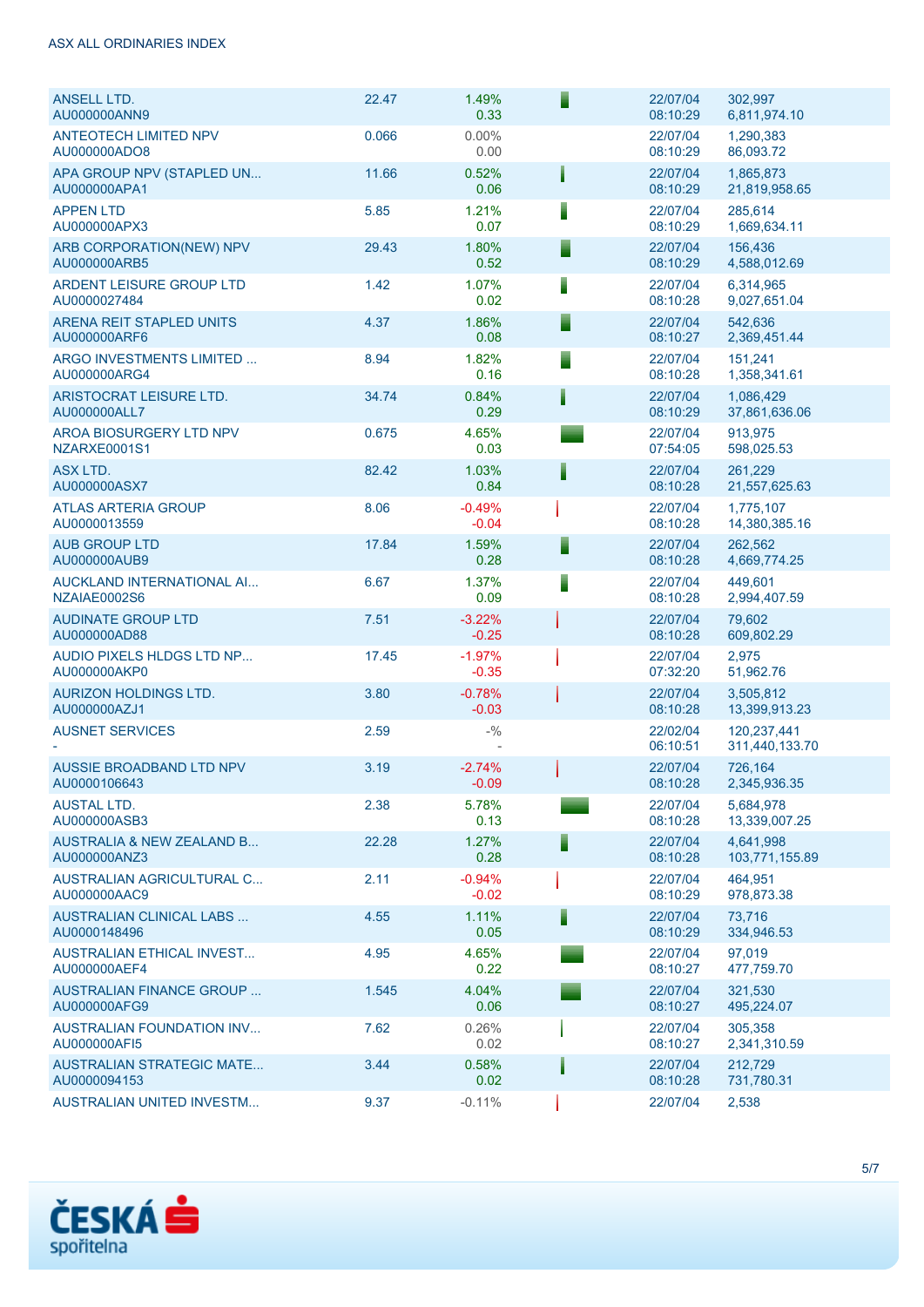#### ASX ALL ORDINARIES INDEX

| AU000000AUI4                                         |        | $-0.01$             |   | 08:10:28             | 23,980.06                    |
|------------------------------------------------------|--------|---------------------|---|----------------------|------------------------------|
| <b>AUTOSPORTS GROUP LTD</b><br>AU000000ASG2          | 1.57   | $-1.26%$<br>$-0.02$ |   | 22/07/04<br>08:10:29 | 56,249<br>88,372.53          |
| AVZ MINERALS LTD.<br>AU000000AVZ6                    | 0.78   | $-7.14%$<br>$-0.06$ |   | 22/05/06<br>08:10:45 | 46,567,215<br>36,389,043.60  |
| <b>BABY BUNTING GROUP LIMITE</b><br>AU000000BBN2     | 4.12   | 1.48%<br>0.06       | ┋ | 22/07/04<br>08:10:29 | 110.234<br>457,026.85        |
| <b>BANK OF QUEENSLAND LIMITE</b><br>AU000000BOQ8     | 6.77   | 1.04%<br>0.07       | Ē | 22/07/04<br>08:10:28 | 1,737,715<br>11,807,039.35   |
| <b>BAPCOR LTD NPV</b><br>AU000000BAP9                | 6.25   | 2.46%<br>0.15       |   | 22/07/04<br>08:10:29 | 757.688<br>4,726,629.24      |
| <b>BEACH ENERGY LTD.</b><br>AU000000BPT9             | 1.74   | 2.05%<br>0.04       |   | 22/07/04<br>08:10:28 | 4,371,353<br>7,588,481.64    |
| <b>BEACON LIGHTING GROUP LIM</b><br>AU000000BLX0     | 1.83   | 2.81%<br>0.05       |   | 22/07/04<br>08:10:29 | 56,081<br>103,443.80         |
| <b>BEGA CHEESE LTD.</b><br>AU000000BGA8              | 3.71   | $-1.85%$<br>$-0.07$ |   | 22/07/04<br>08:10:29 | 1,501,240<br>5,604,004.38    |
| <b>BELL FINANCIAL GROUP LIMI</b><br>AU000000BFG7     | 0.99   | 2.06%<br>0.02       |   | 22/07/04<br>07:55:48 | 118,268<br>117,771.03        |
| BELLEVUE GOLD LTD NPV<br>AU0000019374                | 0.66   | 3.13%<br>0.02       |   | 22/07/04<br>08:10:28 | 862,920<br>563,393.73        |
| <b>BENDIGO &amp; ADELAIDE BANK L</b><br>AU000000BEN6 | 9.23   | 1.10%<br>0.10       | F | 22/07/04<br>08:10:28 | 1,118,676<br>10,354,557.65   |
| <b>BEST &amp; LESS GROUP HOLDING</b><br>AU0000160798 | 2.31   | 4.52%<br>0.10       |   | 22/07/04<br>07:23:51 | 14.187<br>32,583.47          |
| <b>BETASHARES CAPITAL LTD AC</b><br>AU00000HBRD9     | 9.89   | 0.10%<br>0.01       |   | 22/07/04<br>08:10:28 | 191,754<br>1,895,766.53      |
| <b>BETASHARES CAPITAL LTD AS</b><br>AU0000022063     | 7.42   | 1.92%<br>0.14       |   | 22/07/04<br>07:59:53 | 93,892<br>698,402.72         |
| <b>BETASHARES CAPITAL LTD AU</b><br>AU00000QPON6     | 25.46  | $-0.20%$<br>$-0.05$ |   | 22/07/04<br>07:42:25 | 125,251<br>3,190,830.24      |
| <b>BETASHARES CAPITAL LTD AU</b><br>AU00000A2000     | 110.05 | 1.10%<br>1.20       | ١ | 22/07/04<br>08:10:28 | 71,195<br>7,844,244.44       |
| <b>BETASHARES CAPITAL LTD AU</b><br>AU000000AAA3     | 50.07  | 0.02%<br>0.01       |   | 22/07/04<br>08:10:28 | 42,198<br>2,113,080.58       |
| <b>BETASHARES CAPITAL LTD AU</b><br>AU0000008203     | 21.94  | 0.14%<br>0.03       |   | 22/07/04<br>07:57:10 | 898,483<br>19,724,882.80     |
| <b>BETASHARES CAPITAL LTD AU</b><br>AU00000FAIR4     | 16.46  | 0.61%<br>0.10       |   | 22/07/04<br>08:10:28 | 265,624<br>4,398,230.08      |
| <b>BETASHARES CAPITAL LTD GL</b><br>AU00000HACK8     | 8.22   | 2.88%<br>0.23       |   | 22/07/04<br>08:10:28 | 58,407<br>480,249.55         |
| <b>BETASHARES CAPITAL LTD NA</b><br>AU000000NDQ6     | 26.10  | 1.32%<br>0.34       |   | 22/07/04<br>08:10:28 | 207.720<br>5,426,500.75      |
| <b>BETASHARES CAPITAL LTD UN</b><br>AU00000ETHI8     | 10.41  | 1.07%<br>0.11       |   | 22/07/04<br>08:10:28 | 463,920<br>4,831,251.42      |
| <b>BETMAKERS TECHNOLOGY GROU</b><br>AU0000050585     | 0.41   | 10.81%<br>0.04      |   | 22/07/04<br>08:10:29 | 5,916,640<br>2,330,336.31    |
| <b>BHP GROUP LTD</b><br>AU000000BHP4                 | 39.90  | $-0.37%$<br>$-0.15$ |   | 22/07/04<br>08:10:29 | 10,825,198<br>430,630,805.06 |
| <b>BIGTINCAN HOLDINGS LTD NP</b><br>AU000000BTH6     | 0.51   | 2.00%<br>0.01       |   | 22/07/04<br>07:59:18 | 366,896<br>189,783.53        |
| <b>BKI INVESTMENT COMPANY LI</b><br>AU000000BKI3     | 1.625  | 0.62%<br>0.01       |   | 22/07/04<br>08:10:28 | 214,285<br>347,178.50        |
| <b>BLACKMORES LTD NPV</b><br>AU000000BKL7            | 70.69  | 1.54%<br>1.07       |   | 22/07/04<br>08:10:29 | 52,427<br>3,692,532.55       |



6/7